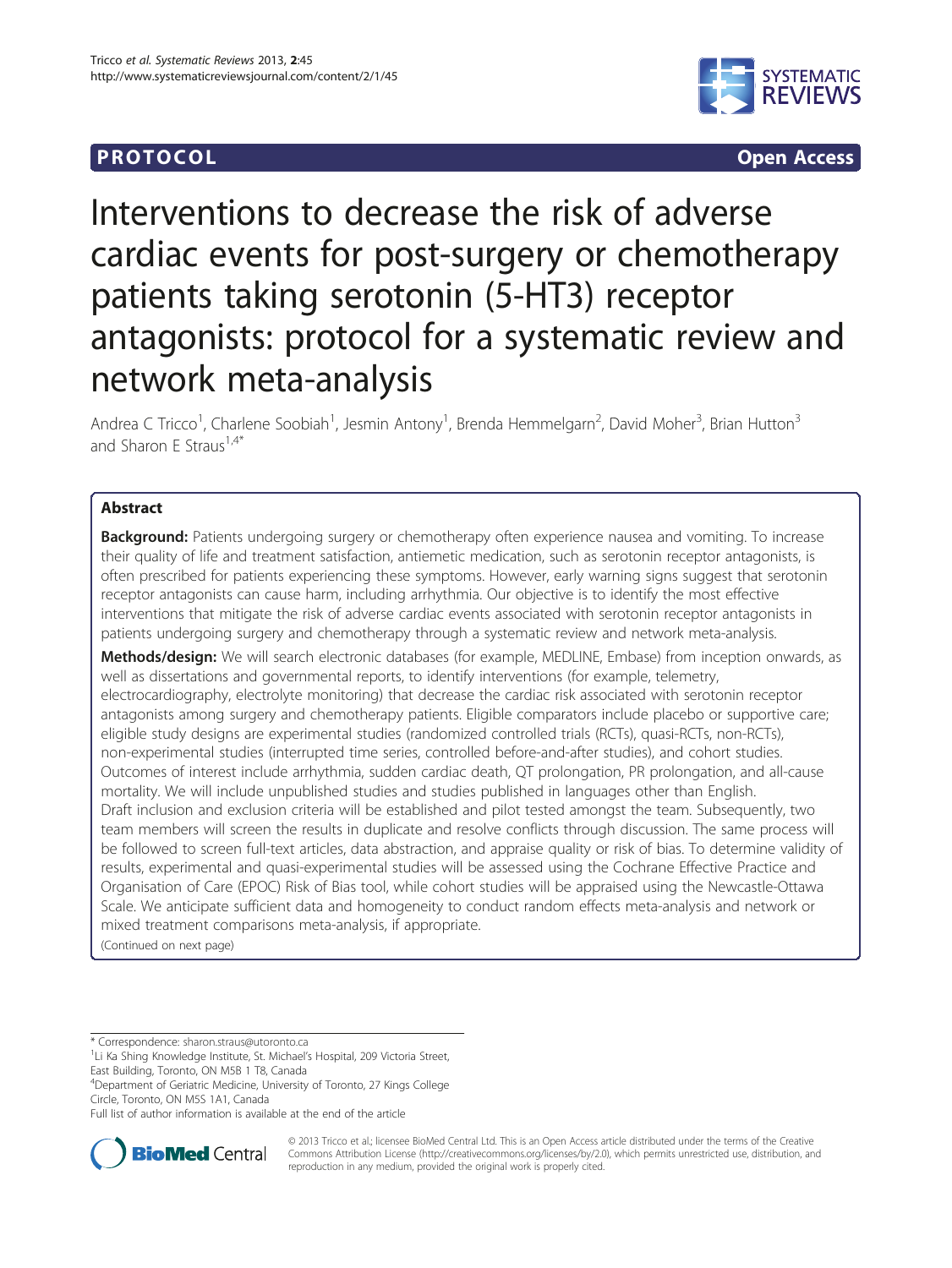#### (Continued from previous page)

Discussion: Our results will provide information regarding the utility of different strategies that can be used to mitigate cardiac risk amongst patients taking serotonin antagonist receptors. Such results are likely to be of use to clinicians prescribing these agents, as well as policy makers responsible for making decisions about antiemetic medications.

Trial registration: PROSPERO registry number: [CRD42013003565](http://www.crd.york.ac.uk/PROSPERO/display_record.asp?ID=CRD42013003565)

## Background

Many patients undergoing chemotherapy or surgery experience nausea and vomiting [\[1](#page-3-0),[2](#page-3-0)]. These symptoms are not only distressing to patients, but may cause adverse events, such as an increased length of hospitalization [[3\]](#page-3-0), pulmonary complications, and wound dehiscence [[4\]](#page-3-0). To prevent these symptoms, many patients are prescribed serotonin (5-HT3) receptor antagonists.

Serotonin receptor antagonists are powerful antiemetic medications that inhibit nerves in the gastrointestinal tract, blocking the emetic reflex [\[5\]](#page-3-0). Ondansetron (brand name Zofran), dolasetron (brand names Anzemet, Anemet), and granisetron (brand names Sancuso, Kytril, Kevatril) are first-generation 5-HT3 receptor antagonists, while palonosetron (brand names Aloxi, Alexi) is a second-generation receptor antagonist [[6](#page-3-0)].

Although 5-HT3 receptor antagonists are effective for preventing nausea and vomiting among patients undergoing chemotherapy or surgery [\[1,7-9\]](#page-3-0), early warning signs suggest that these agents might cause cardiac harm. For example, two studies examining chemotherapy among children found that 5-HT3 induced prolongation of the QT interval [[10,11\]](#page-3-0). In the first study, the QT interval was increased up to 24 hours after the antiemetic was given, but this was asymptomatic and serious arrhythmias were not noted [\[10\]](#page-3-0). In the second study, a similar transient increase in the QT interval was observed, but was not found to be clinically significant [\[11\]](#page-3-0). In this study, the prolonged QT interval was associated with the 5-HT3 receptor antagonist granisetron but not with ondansetron [[11](#page-3-0)]. The relationship between 5-HT3 receptor antagonists and cardiac risk has not been confirmed by systematic review.

As a result of these concerns, regulatory actions have been taken against these agents in some countries. For example, dolasetron is contraindicated for any use in children and for postoperative nausea and vomiting in adults in Canada [\[12](#page-3-0)]. If this association is found to be valid, it might be important to consider interventions that might mitigate this risk.

Several diagnostic tests exist for monitoring or mitigating cardiac risk. These include electrocardiography, electrolyte monitoring and replacement, and adjustment of concomitant antiarrhythmics. Electrocardiography can be employed after surgery or post-chemotherapy and provides information on PR prolongation, which might be indicative of arrhythmic events and all-cause mortality [[13](#page-3-0)].

Electrocardiography can also detect QT prolongation, which has been associated with arrhythmic events, including torsades de pointes tachycardia [\[14\]](#page-3-0), and sudden death [[15](#page-3-0)]. Continuous electrocardiography (>24 hours) can be achieved using a cardiac telemetry monitor [[16](#page-3-0)]. Imbalance in electrolytes, including hypokalemia, hypomagnesemia, and hypocalcemia, might lead to QT interval prolongation, suggesting the implementation of electrocardiography [\[17\]](#page-3-0). Finally, the use of antiarrhythmics among patients with cardiac abnormalities [[18](#page-3-0)] might be a viable option for patients administered 5-HT3 receptor antagonists who experience cardiac harm.

These interventions can be implemented amongst patients administered 5-HT3 receptor antagonists for nausea and vomiting. However, such interventions would inflict cost to the system and burden to patients. Our objective is to determine whether interventions can be implemented to mitigate the risk of adverse cardiac events associated with 5-HT3 receptor antagonists amongst surgery and chemotherapy patients through a systematic review and network meta-analysis. This 'query' was posted by policy makers in Canada, and our results will inform their decision making for these agents.

## Methods/design

Our systematic review protocol was compiled, reviewed by the team, and peer reviewed by systematic review methodologists and pharmacoepidemiologists. It was then registered with the PROSPERO database (CRD42013003565). The reporting of our review is based on guidance from the Preferred Reporting Items for Systematic reviews and Meta-analyses Protocols (PRISMA-P) [\[19\]](#page-3-0). We have submitted a protocol to a complementary review on this topic to Systematic Reviews (Tricco et al., personal communication). Therefore, the methods will only be described briefly here.

## Eligibility criteria

Our eligibility criteria will be based on the PICOS criteria (patients, interventions, comparators, outcomes, study designs), outlined in Additional file [1:](#page-3-0)

 Patients: studies of patients of all ages receiving 5- HT3 antagonist receptors for nausea and vomiting symptoms post-surgery or after chemotherapy will be included. Studies on all forms of chemotherapy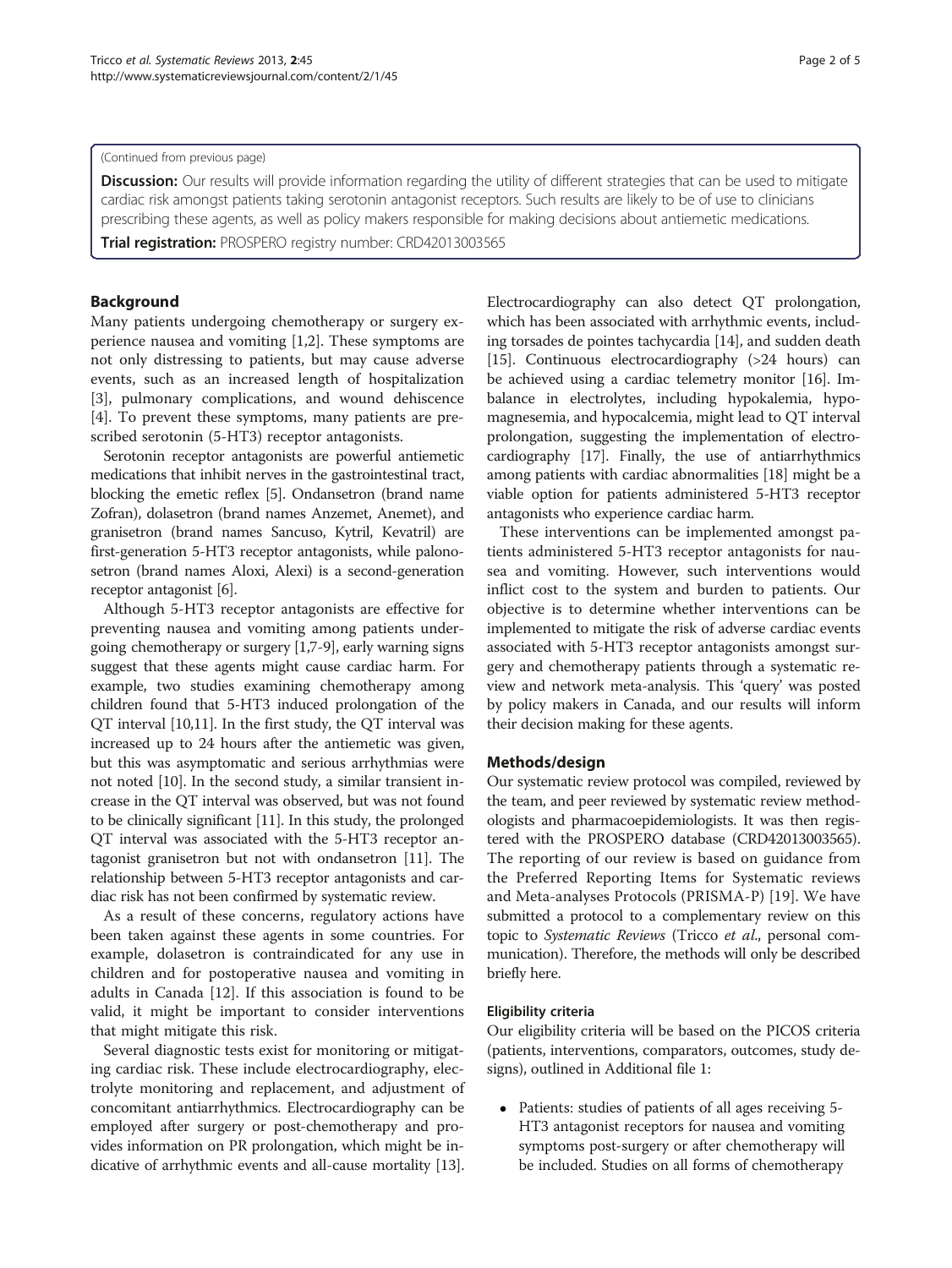will be included, as well as studies on patients who are chemotherapy-naïve or have received chemotherapy previously.

- Interventions: strategies to mitigate cardiac risk amongst these patients, such as electrocardiography, telemetry, adjustment of antiarrhythmics, and electrolyte monitoring and replacement, will be included.
- Comparators: placebo or supportive care will be eligible comparators.
- Outcomes: the primary outcome is arrhythmia and secondary outcomes are sudden death, QT prolongation, PR prolongation, all-cause mortality, nausea, and vomiting.
- Study designs: we will include experimental studies (randomized controlled trials (RCTs), quasi-RCTs, non-RCTs), quasi-experimental studies (interrupted time series, controlled before-and-after studies), and cohort studies.
- Other limitations: study inclusion will not be limited by publication status, language of dissemination, duration of follow-up, or period of study conduct.

### Information sources and literature search

To identify relevant literature, we will search MEDLINE, Embase, and Cochrane Central from inception onwards. The electronic literature search will be supplemented by searching for unpublished and difficult-to-locate material [[20](#page-3-0)], such as public health websites, trial registers, and guideline producer websites. We will also scan the references of included studies, contact 5-HT3 manufacturers, and contact prolific authors in the field.

An experienced librarian will draft the search strategies. This will subsequently be peer reviewed by another expert librarian using the Peer Review of Electronic Search Strategies (PRESS) checklist [[21](#page-3-0)]. The draft literature search for the main search strategy has been presented in a protocol of a complementary review on this topic (Tricco et al., personal communication).

## Study selection process

A calibration exercise will be conducted by the team using the draft eligibility criteria on a random sample of 50 titles and abstracts from the literature search. The eligibility criteria will be revised, as necessary. Subsequently, two team members will screen the citations in duplicate. Conflicts will be resolved by team discussion. The same process will be followed for full-text screening.

## Data items and data collection process

Following a similar process to screening the citations, two team members will abstract the following data in duplicate:

- 1. Study characteristics, such as setting, country where the study was conducted, details on the 5-HT3 medications, comparator used, and type of test conducted to assess cardiac risk.
- 2. Patient characteristics, such as mean age, percent women, type of surgery, and type of cancer.
- 3. Outcome results, such as number of patients experiencing arrhythmia, and mean and standard deviation for PR prolongation.

We will ensure that companion reports are sorted and will contact authors for data clarification.

## Methodological quality and risk of bias appraisal

Studies will be assessed using study-design specific tools. Experimental and quasi-experimental studies will be appraised using the Cochrane Effective Practice and Organisation of Care (EPOC) Risk of Bias Tool [\[22\]](#page-3-0), while cohort studies will be assessed using the Newcastle-Ottawa Scale [\[23\]](#page-3-0). Lastly, publication bias will be visually assessed using funnel plots [\[24\]](#page-3-0).

## Synthesis of included studies

First, we will describe our results from the data obtained through our data abstraction. Second, we will attempt to conduct a meta-analysis using a random effects model [[25](#page-3-0)] in SAS Version 9.2 [\[25](#page-3-0)]. Meta-regression analysis will be conducted if the data are homogeneous, as per an  $I^2$ statistic of at least 60% [\[26\]](#page-3-0). Studies will be analyzed separately by age group (children versus adults) and patient population (surgery versus chemotherapy). Third, network meta-analysis will be conducted in WinBUGS [\[27\]](#page-4-0), if feasible. Consistency of results will be conducted by comparing the results of our frequentist meta-analysis with those obtained from the network meta-analysis, using methods described elsewhere [[28,29\]](#page-4-0). Sensitivity analysis will be conducted to explore the effect of risk of bias and quality (for example, low versus high risk of bias), attrition rates (for example, low versus high attrition), 5-HT3 dosage and formulations, inclusion of quasi-experimental and cohort studies, and priors used in the Bayesian meta-analysis [[30](#page-4-0)] on our results.

## **Discussion**

This is the first systematic review that we are aware of to focus specifically on strategies to mitigate cardiac risk amongst patients undergoing surgery or chemotherapy who are administered 5-HT3 receptor antagonists. If effective interventions exist, patients, clinicians, and policy makers will have to weigh the pros and cons of using 5- HT3 medication. For example, some patients might wish to forgo the use of these antiemetic medications if they are informed that this might lead to ongoing monitoring, or perhaps patients who are already at risk of cardiac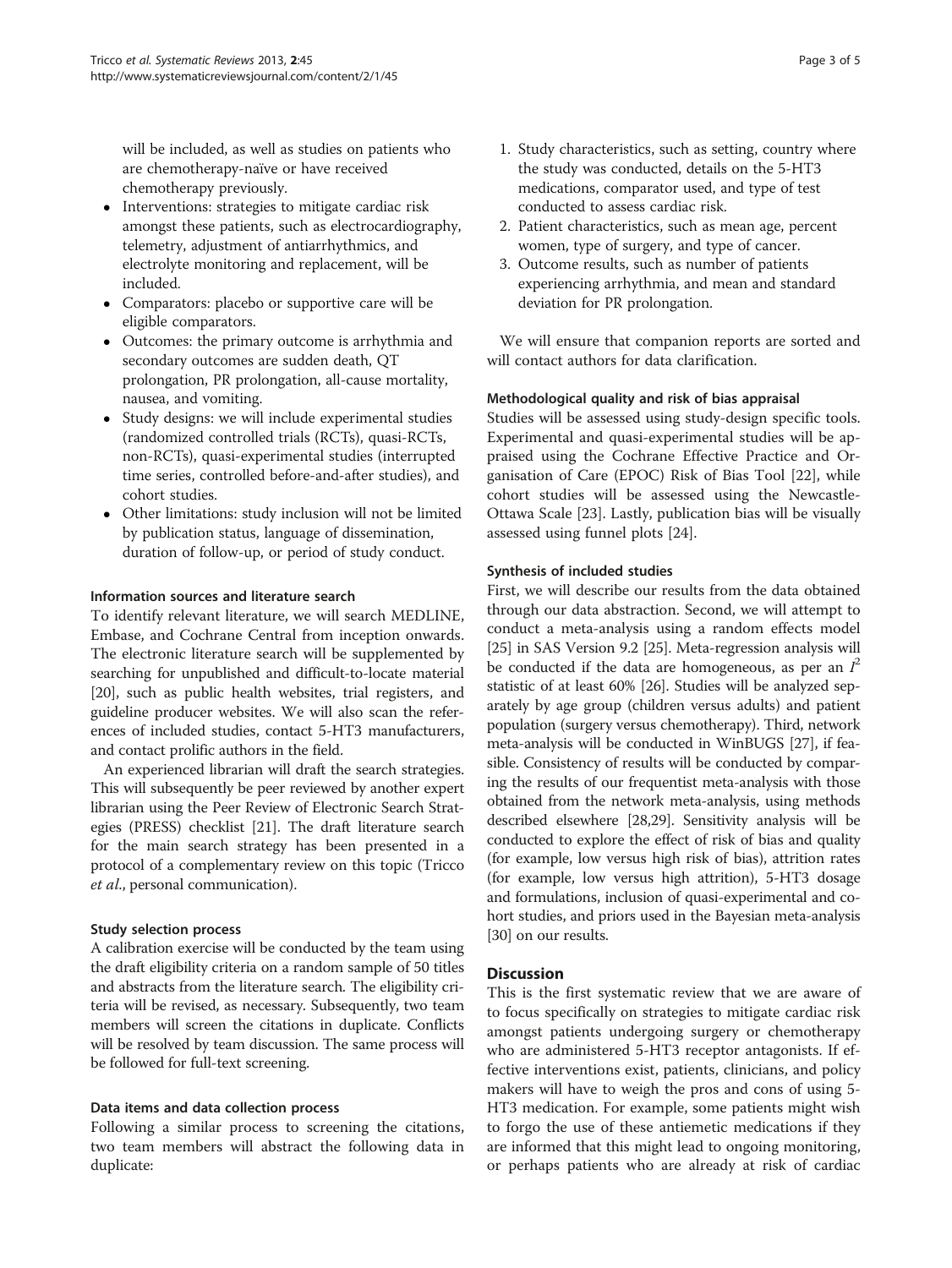<span id="page-3-0"></span>harm should not be prescribed 5-HT3 antagonist receptors. However, patients will not be fully informed about this until the utility of these mitigation strategies is determined.

We will use numerous strategies to diffuse our research results. Examples include conference presentations, open access journal publications, user-friendly executive summaries, and dissemination meetings with patients, healthcare providers, and policy makers. We will also consider dissemination through social media tools, such as Twitter and facebook.

## Additional file

#### [Additional file 1:](http://www.biomedcentral.com/content/supplementary/2046-4053-2-45-S1.docx) Draft Eligibility Criteria.

#### Abbreviations

5-HT3: Serotonin; AHRQ: Agency for Healthcare Research and Quality; EPOC: Evidence Practice and Organisation of Care; PICOS: Patients, interventions, comparators, outcomes, study designs; PRESS: Peer Review of Electronic Search Strategies; PRISMA-P: Preferred Reporting Items for Systematic Reviews and Meta-Analyses Protocol; RCT: Randomized controlled trial.

#### Competing interests

The authors report no conflict of interests.

#### Authors' contributions

ACT conceived the study, designed the study, helped obtain funding for the study, and helped write the draft protocol. CS registered the protocol with the PROSPERO database and edited the draft protocol. JA edited the draft protocol. BH, DM, and BH helped conceive the study, and edited the protocol. SES conceived the study, designed the study, obtained the funding, and helped write the draft protocol. All authors read and approved the final protocol.

#### Acknowledgements

This systematic review was funded by the Canadian Institutes for Health Research/Drug Safety and Effectiveness Network (CIHR/DSEN). ACT is funded by a CIHR/DSEN New Investigator Award in Knowledge Synthesis. DM is funded by a University of Ottawa Research Chair. SES is funded by a Tier 1 Canada Research Chair in Knowledge Translation.

We thank Laure Perrier for conducting the literature searches, Jennifer D'Souza for generating the references, and Dr. Maggie Chen and Dr. Joseph Beyene for providing feedback on our original proposal.

#### Author details

<sup>1</sup>Li Ka Shing Knowledge Institute, St. Michael's Hospital, 209 Victoria Street, East Building, Toronto, ON M5B 1 T8, Canada. <sup>2</sup>Departments of Medicine and Community Health Sciences, University of Calgary, 2500 University Dr NW, Calgary, AB T2N 4Z6, Canada. <sup>3</sup>Clinical Epidemiology Program, Centre for Practice-Changing Research, Ottawa Hospital Research Institute, 725 Parkdale Ave., Ottawa, ON K1Y 4E9, Canada. <sup>4</sup>Department of Geriatric Medicine, University of Toronto, 27 Kings College Circle, Toronto, ON M5S 1A1, Canada.

#### Received: 22 February 2013 Accepted: 15 March 2013 Published: 28 June 2013

#### References

- 1. Jin Y, Sun W, Gu D, Yang J, Xu Z, Chen J: Comparative efficacy and safety of palonosetron with the first 5-HT3 receptor antagonists for the chemotherapy-induced nausea and vomiting: a meta-analysis. Eur J Cancer Care 2013, 22:41–50.
- 2. Apfel CC, Laara E, Koivuranta M, Greim CA, Roewer N: A simplified risk score for predicting postoperative nausea and vomiting: conclusions from cross-validations between two centers. Anesthesiology 1999, 91:693–700.
- 3. Chung F, Mezei G: Factors contributing to a prolonged stay after ambulatory surgery. Anesth Analg 1999, 89:1352–1359.
- 4. Apfel CC, Korttila K, Abdalla M, Kerger H, Turan A, Vedder I, Zernak C, Danner K, Jokela R, Pocock SJ, Trenkler S, Kredel M, Biedler A, Sessler DI, Roewer N, IMPACT Investigators: A factorial trial of six interventions for the prevention of postoperative nausea and vomiting. N Engl J Med 2004, 350:2441–2451.
- 5. Constenla M: 5-HT3 receptor antagonists for prevention of late acute-onset emesis. Ann Pharmacother 2004, 38:1683–1691.
- 6. Haus U, Spath M, Farber L: Spectrum of use and tolerability of 5-HT3 receptor antagonists. Scand J Rheumatol Suppl 2004, 119:12–18.
- 7. Rawlinson A, Kitchingham N, Hart C, McMahon G, Ong SL, Khanna A: Mechanisms of reducing postoperative pain, nausea and vomiting: a systematic review of current techniques. Evid Based Med 2012, 17:75–80.
- 8. Tang DH, Malone DC: A network meta-analysis on the efficacy of serotonin type 3 receptor antagonists used in adults during the first 24 hours for postoperative nausea and vomiting prophylaxis. Clin Ther 2012, 34:282–294.
- 9. Salvo N, Doble B, Khan L, Amirthevasar G, Dennis K, Pasetka M, Deangelis C, Tsao M, Chow E: Prophylaxis of radiation-induced nausea and vomiting using 5-hydroxytryptamine-3 serotonin receptor antagonists: a systematic review of randomized trials. Int J Radiat Oncol Biol Phys 2012, 82:408–417.
- 10. Buyukavci M, Olgun H, Ceviz N: The effects of ondansetron and granisetron on electrocardiography in children receiving chemotherapy for acute leukemia. Am J Clin Oncol 2005, 28:201–204.
- 11. Pinarli FG, Elli M, Dagdemir A, Baysal K, Acar S: Electrocardiographic findings after 5-HT3 receptor antagonists and chemotherapy in children with cancer. Pediatr Blood Cancer 2006, 47:567–571.
- 12. McCraken G, Houston P, Lefebvre G: Society of Obsetricians & Gynecologists of Canada. Guideline for the management of postoperative nausea and vomiting. J Obstet Gynaecol Can 2008, 30 (7):600–607.
- 13. Cheng S, Keyes MJ, Larson MG, McCabe EL, Newton-Cheh C, Levy D, Benjamin EJ, Vasan RS, Wang TJ: Long-term outcomes in individuals with prolonged PR interval or first-degree atrioventricular block. JAMA 2009, 301:2571–2577.
- 14. Malik M, Camm AJ: Evaluation of drug-induced QT interval prolongation: implications for drug approval and labelling. Drug Saf 2001, 24:323–351.
- 15. Ritter JM: Drug-induced long QT syndrome and drug development. Br J Clin Pharmacol 2008, 66:341–344.
- 16. Tisdale JE, Wroblewski HA, Overholser BR, Kingery JR, Trujillo TN, Kovacs RJ: Prevalence of QT interval prolongation in patients admitted to cardiac care units and frequency of subsequent administration of QT intervalprolonging drugs: a prospective, observational study in a large urban academic medical center in the US. Drug Saf 2012, 35:459–470.
- 17. Pickham D, Shinn JA, Chan GK, Funk M, Drew BJ: Quasi-experimental study to improve nurses' QT-interval monitoring: results of QTIP study. Am J Crit Care 2012, 21:195–200. quiz 201.
- 18. Hasin Y, David D, Rogel S: Transtelephone adjustment of antiarrhythmic therapy in ambulatory patients. Cardiology 1978, 63:243–251.
- 19. Moher D, Shamseer L, Clarke M, Ghersi D, Liberati A, Petticrew M, Shekelle P, Stewart L: Reporting quidelines for systematic review protocols. In 19th Cochrane Colloquium. Madrid, Spain: Cocharne; 2011. [http://2011.colloquium.](http://2011.colloquium.cochrane.org/abstracts/reporting-guidelines-systematic-review-protocols) [cochrane.org/abstracts/reporting-guidelines-systematic-review-protocols.](http://2011.colloquium.cochrane.org/abstracts/reporting-guidelines-systematic-review-protocols)
- 20. Grey Matters: A Practical Search Tool for Evidence-Based Medicine. [http://www.cadth.ca/en/resources/finding-evidence-is/grey-matters.](http://www.cadth.ca/en/resources/finding-evidence-is/grey-matters)
- 21. Sampson M, McGowan J, Cogo E, Grimshaw J, Moher D, Lefebvre C: An evidence-based practice guideline for the peer review of electronic search strategies. J Clin Epidemiol 2009, 62:944-952.
- 22. Cochrane Effective Practice and Organisation of Care Group. [http://epoc.](http://epoc.cochrane.org/sites/epoc.cochrane.org/files/uploads/Suggested%20risk%20of%20bias%20criteria%20for%20EPOC%20reviews.pdf) [cochrane.org/sites/epoc.cochrane.org/files/uploads/Suggested%20risk%20of](http://epoc.cochrane.org/sites/epoc.cochrane.org/files/uploads/Suggested%20risk%20of%20bias%20criteria%20for%20EPOC%20reviews.pdf) [%20bias%20criteria%20for%20EPOC%20reviews.pdf](http://epoc.cochrane.org/sites/epoc.cochrane.org/files/uploads/Suggested%20risk%20of%20bias%20criteria%20for%20EPOC%20reviews.pdf).
- 23. Egger M, Davey Smith G, Schneider M, Minder C: Bias in meta-analysis detected by a simple, graphical test. BMJ 1997, 315:629–634.
- 24. DerSimonian R, Laird N: Meta-analysis in clinical trials. Control Clin Trials 1986, 7:177–188.
- 25. SAS: Version 9.2. Cary, NC: SAS Institute Inc; 2009.
- 26. Agency for Healthcare Research and Quality (AHRQ): Meta-Regression Approaches: What, Why, When, and How?. Technical Reviews No. 8. 2004. Report No. 04-0033.